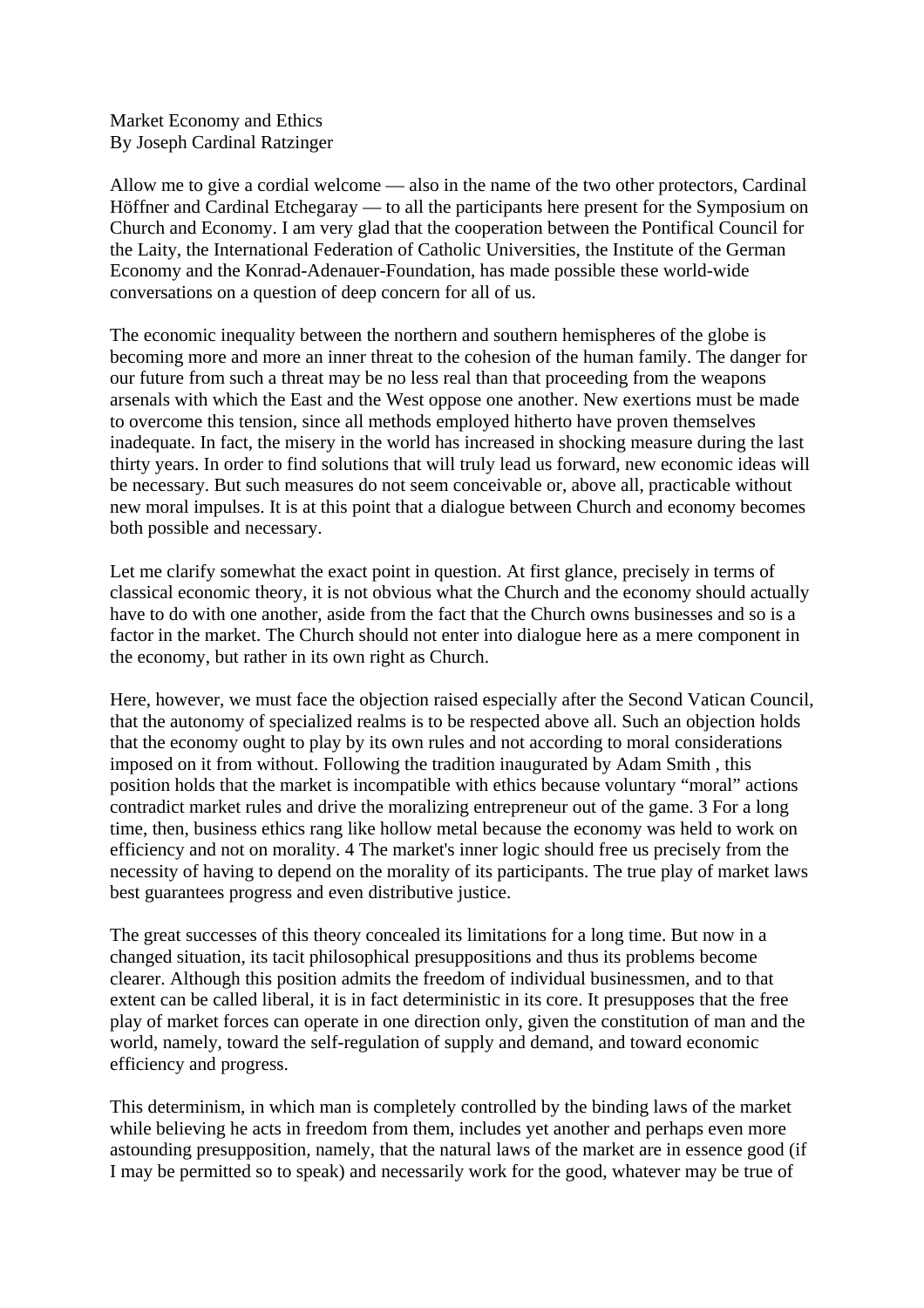the morality of individuals. These two presuppositions are not entirely false, as the successes of the market economy illustrate. But neither are they universally applicable and correct, as is evident in the problems of today's world economy. Without developing the problem in its details here — which is not my task — let me merely underscore a sentence of Peter Koslowski's that illustrates the point in question: "The economy is governed not only by economic laws, but is also determined by men...". 5 Even if the market economy does rest on the ordering of the individual within a determinate network of rules, it cannot make man superfluous or exclude his moral freedom from the world of economics. It is becoming ever so clear that the development of the world economy has also to do with the development of the world community and with the universal family of man, and that the development of the spiritual powers of mankind is essential in the development of the world community. These spiritual powers are themselves a factor in the economy: the market rules function only when a moral consensus exists and sustains them.

If I have attempted so far to point to the tension between a purely liberal model of the economy and ethical considerations, and thereby to circumscribe a first set of questions, I must now point out the opposite tension. The question about market and ethics has long ceased to be merely a theoretical problem. Since the inherent inequality of various individual economic zones endangers the free play of the market, attempts at restoring the balance have been made since the 1950s by means of development projects. It can no longer be overlooked that these attempts have failed and have even intensified the existing inequality. The result is that broad sectors of the Third World, which at first looked forward to development aid with great hopes, now identify the ground of their misery in the market economy, which they see as a system of exploitations, as institutionalised sin and injustice. For them, the centralized economy appears to be the moral alternative, toward which one turns with a directly religious fervor, and which virtually becomes the content of religion. For while the market economy rests on the beneficial effect of egoism and its automatic limitation through competing egoisms, the thought of just control seems to predominate in a centralized economy, where the goal is equal rights for all and proportionate distribution of goods to all. The examples adduced thus far are certainly not encouraging, but the hope that one could, nonetheless, bring this moral project to fruition is also not thereby refuted. It seems that if the whole were to be attempted on a stronger moral foundation, it should be possible to reconcile morality and efficiency in a society not oriented toward maximum profit, but rather to self-restraint and common service. Thus in this area, the argument between economics and ethics is becoming ever more an attack on the market economy and its spiritual foundations, in favor of a centrally controlled economy, which is believed now to receive its moral grounding.

The full extent of this question becomes even more apparent when we include the third element of economic and theoretical considerations characteristic of today's situation: the Marxist world. In terms of the structure of its economic theory and praxis, the Marxist system as a centrally administered economy is a radical antithesis to the market economy. 6 Salvation is expected because there is no private control of the means of production, because supply and demand are not brought into harmony through market competition, because there is no place for private profit seeking, and because all regulations proceed from a central economic administration. Yet, in spite of this radical opposition in the concrete economic mechanisms, there are also points in common in the deeper philosophical presuppositions. The first of these consists in the fact that Marxism, too, is deterministic in nature and that it too promises a perfect liberation as the fruit of this determinism. For this reason, it is a fundamental error to suppose that a centralized economic system is a moral system in contrast to the mechanistic system of the market economy. This becomes clearly visible, for example, in Lenin's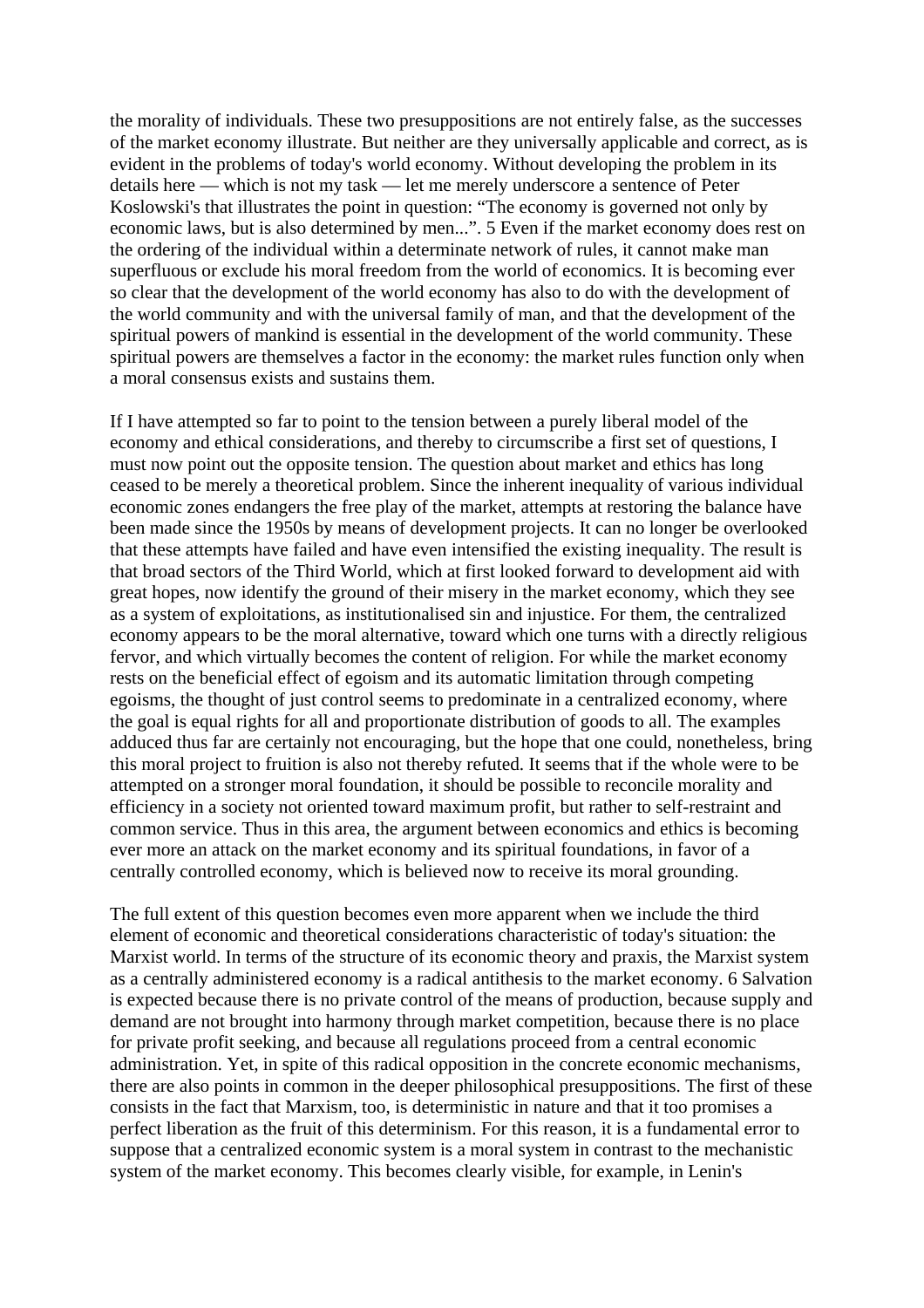acceptance of Sombart's thesis that there is in Marxism no grain of ethics, but only economic laws. 7 Indeed, determinism is here far more radical and fundamental than in liberalism: for at least the latter recognizes the realm of the subjective and considers it as the place of the ethical. The former, on the other hand, totally reduces becoming and history to economy, and the delimitation of one's own subjective realm appears as resistance to the laws of history, which alone are valid, and as a reaction against progress, which cannot be tolerated. Ethics is reduced to the philosophy of history, and the philosophy of history degenerates into party strategy.

But let us return once again to the common points in the philosophical foundations of Marxism and capitalism taken strictly. The second point in common — as will already have been clear in passing — consists in the fact that determinism includes the renunciation of ethics as an independent entity relevant to the economy \. This shows itself in an especially dramatic way in Marxism. Religion is traced back to economics as the reflection of a particular economic system and thus, at the same time, as an obstacle to correct knowledge, to correct action — as an obstacle to progress, at which the natural laws of history aim. It is also presupposed that history, which takes its course from the dialectic of negative and positive, must, of its inner essence and with no further reasons being given, finally end in total positivity. That the Church can contribute nothing positive to the world economy on such a view is clear; its only significance for economics is that it must be overcome. That it can be used temporarily as a means for its own self-destruction and thus as an instrument for the "positive forces of history" is an 'insight' that has only recently surfaced. Obviously, it changes nothing in the fundamental thesis.

For the rest, the entire system lives in fact from the apotheosis of the central administration in which the world spirit itself would have to be at work, if this thesis were correct. That this is a myth in the worst sense of the word is simply an empirical statement that is being continually verified. And thus precisely the radical renunciation of a concrete dialogue between Church and economy which is presupposed by this thought becomes a confirmation of its necessity.

In the attempt to describe the constellation of a dialogue between Church and economy , I have discovered yet a fourth aspect. It may be seen in the well-known remark made by Theodore Roosevelt in 1912: "I believe that the assimilation of the Latin-American countries to the United States will be long and difficult as long as these countries remain Catholic." Along the same lines, in a lecture in Rome in 1969, Rockefeller recommended replacing the Catholics there with other Christians 8 — an undertaking which, as is well known, is in full swing. In both these remarks, religion — here a Christian denomination — is presupposed as a socio-political, and hence as an economic-political factor, which is fundamental for the development of political structures and economic possibilities. This reminds one of Max Weber's thesis about the inner connection between capitalism and Calvinism , between the formation of the economic order and the determining religious idea. Marx's notion seems to be almost inverted: it is not the economy that produces religious notions, but the fundamental religious orientation that decides which economic system can develop. The notion that only Protestantism can bring forth a free economy — whereas Catholicism includes no corresponding education to freedom and to the self-discipline necessary to it, favoring authoritarian systems instead — is doubtless even today still very widespread, and much in recent history seems to speak for it. On the other hand, we can no longer regard so naively the liberal-capitalistic system (even with all the corrections it has since received) as the salvation of the world. We are no longer in the Kennedy-era, with its Peace Corps optimism; the Third World's questions about the system may be partial, but they are not groundless. A self-